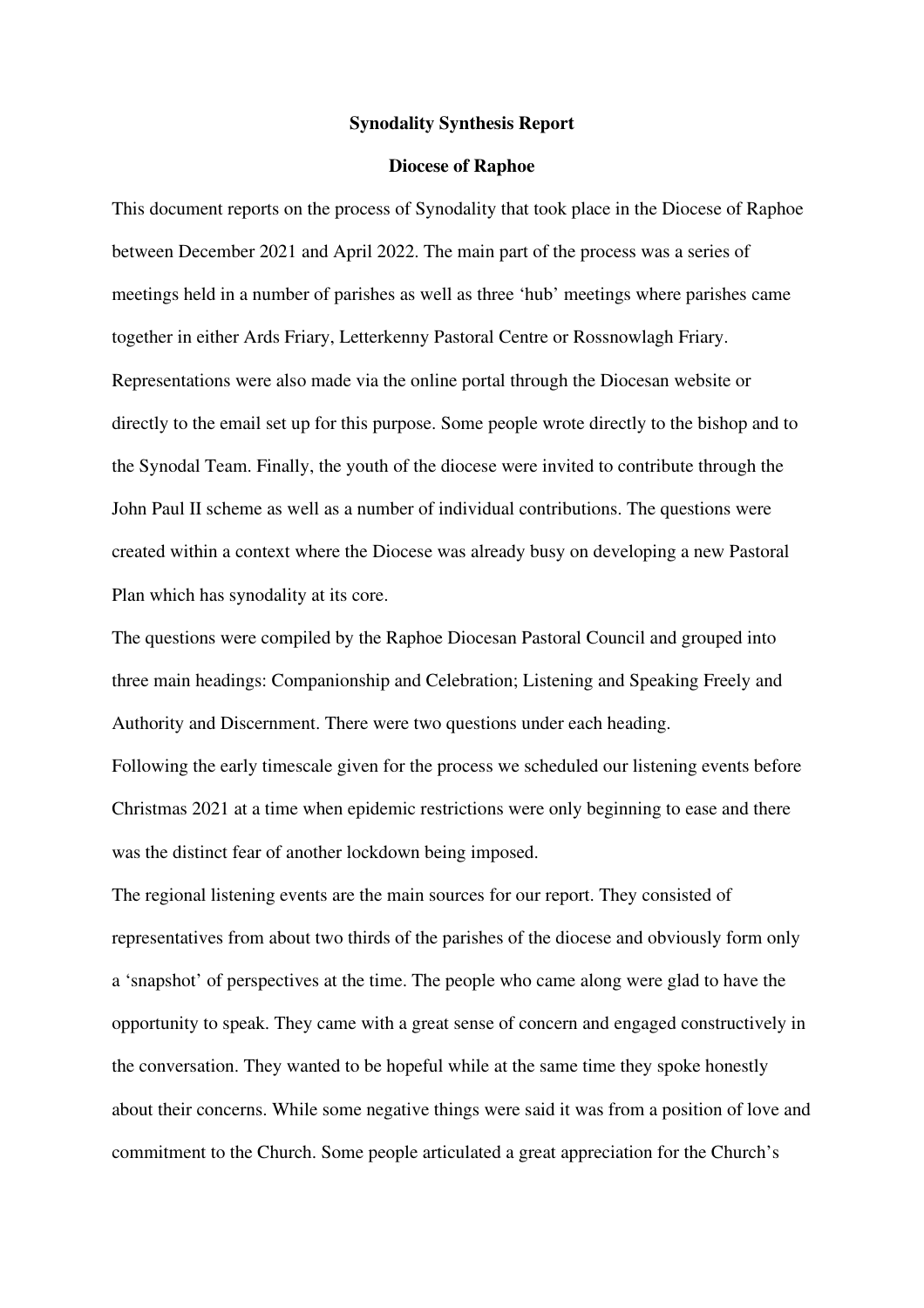tradition and teaching and a concern that the Synodal process would lead to a renewal of capacity for evangelisation rather than a questioning of the faith.

## *Companionship*

Some people spoke of the sense of vibrancy, identity, belonging and friendship they had experienced as part of their parish community. They spoke of a very positive participation within the parish where people were kind and helpful to each other. The experience of COVID lockdowns was still a very vivid memory when we conducted our listening events and people's comments in some instances were directly linked to the pain and the frustration of that reality. There was a recognition that people crave togetherness and they believed for this to continue the faith must be nurtured with the churches remaining open.

Many contributory factors were cited for this feeling of companionship, togetherness, and friendship. For some people it is clear that involvement in parish ministries of itself fosters a spirit of companionship. For others, friendships were made by simply belonging to the parish and being involved in the various groups within it. Comparisons were drawn between the church community and the various groups, clubs and associations in the wider community (e.g. GAA, sports clubs etc) and the sense of community created by them. For many people, however, the experience of faith is itself the unifying factor and they felt that smaller groups of people committed to their faith bring people together much better than larger groups. The positive opinions referenced above were balanced with more negative comments. Some people spoke of the feeling of togetherness being lost and said that people are grieving. Some spoke about how parish life has changed with less interaction between members, more individualism and a lessening of the sense of community. This in turn was generating a sense of loneliness among the people. It was said newcomers to the church don't feel welcome and many of the disadvantaged in our society had fallen away. Some felt if you are a regular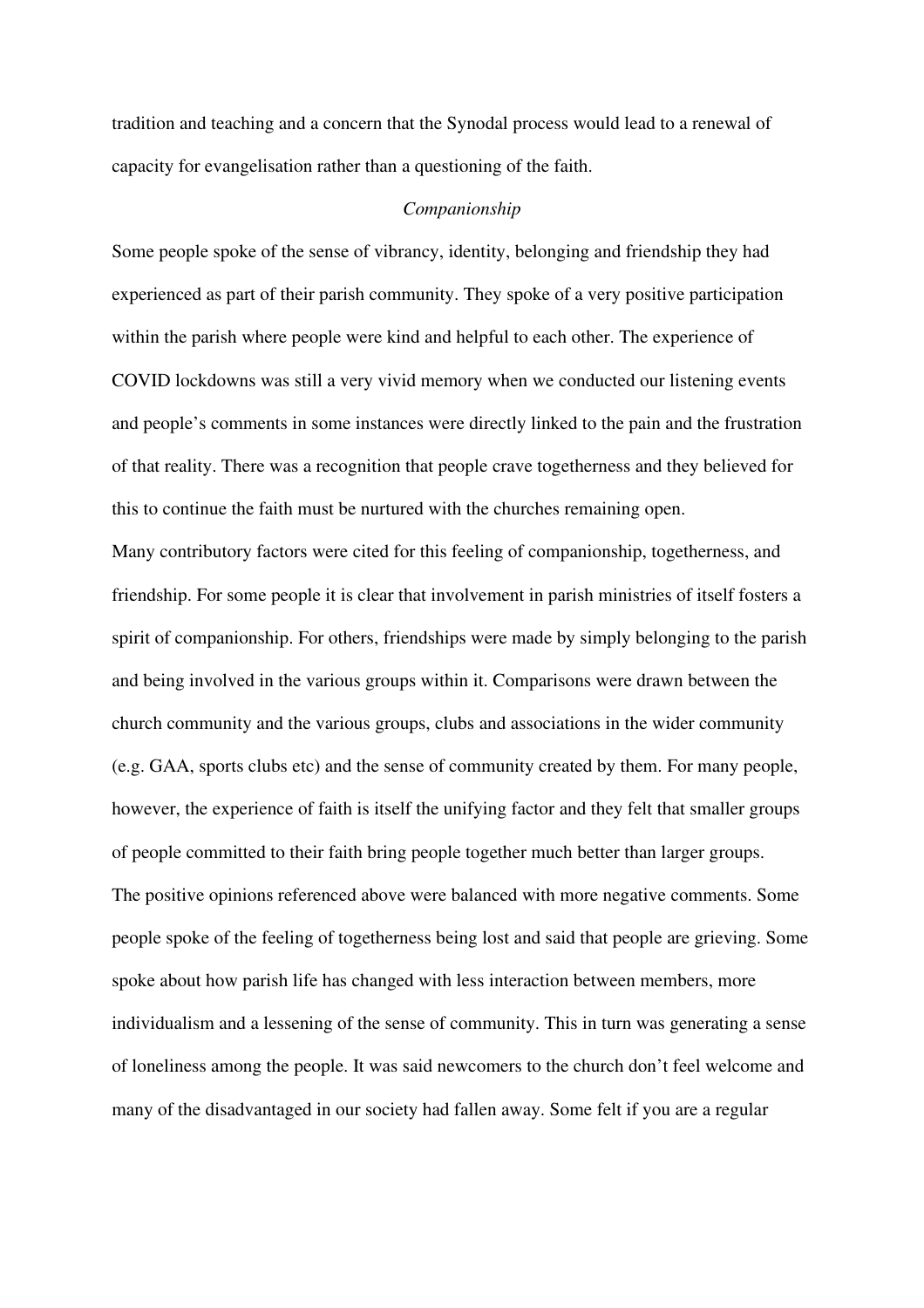church goer you would be made to feel welcome in and by the parish but if not then you would be left on your own.

### *Welcoming*

Some people regretted the divisions within parishes and even different areas within the same parish, while others spoke of divisions along denominational lines between Christian communities. These divisions were shown in the way we have lost contact with younger groups and in the way many parishioners do not want to interact with each other. Several factors helped to aggravate the situation including the age profile of parishes, the clannishness of some groups, the lack of structures within the parish to facilitate dialogue and sharing, the scattered nature of some rural parishes and the lack of appropriate facilities in some of them. All of this leads to a breakdown in the sense of companionship. There was a strong belief the nature of being church needs to change insofar as it must embrace the community rather than looking inwards at itself. There must be a sense of collaboration with the local community. Opportunities must be created where people can meet and support one another. It was stated there needs to be a renewal in the church and that its future structure is of paramount importance. The role of the church must change, and the laity will have to support the priest in this process. Bishops will also have to be more dynamic, and a bridge will have to be built linking the hierarchy and a shared church. The need for a warm and sustained welcome was repeated and stressed. Some felt the welcome should be by the priest while most felt it did not necessarily have to be the priest but could be a welcoming committee. The important thing was to speak to everybody and ensure everyone was included.

# *Communication*

Communication is a key factor – we live in the age of instant communication and yet we have to hear most of the news regarding the faith on the grapevine.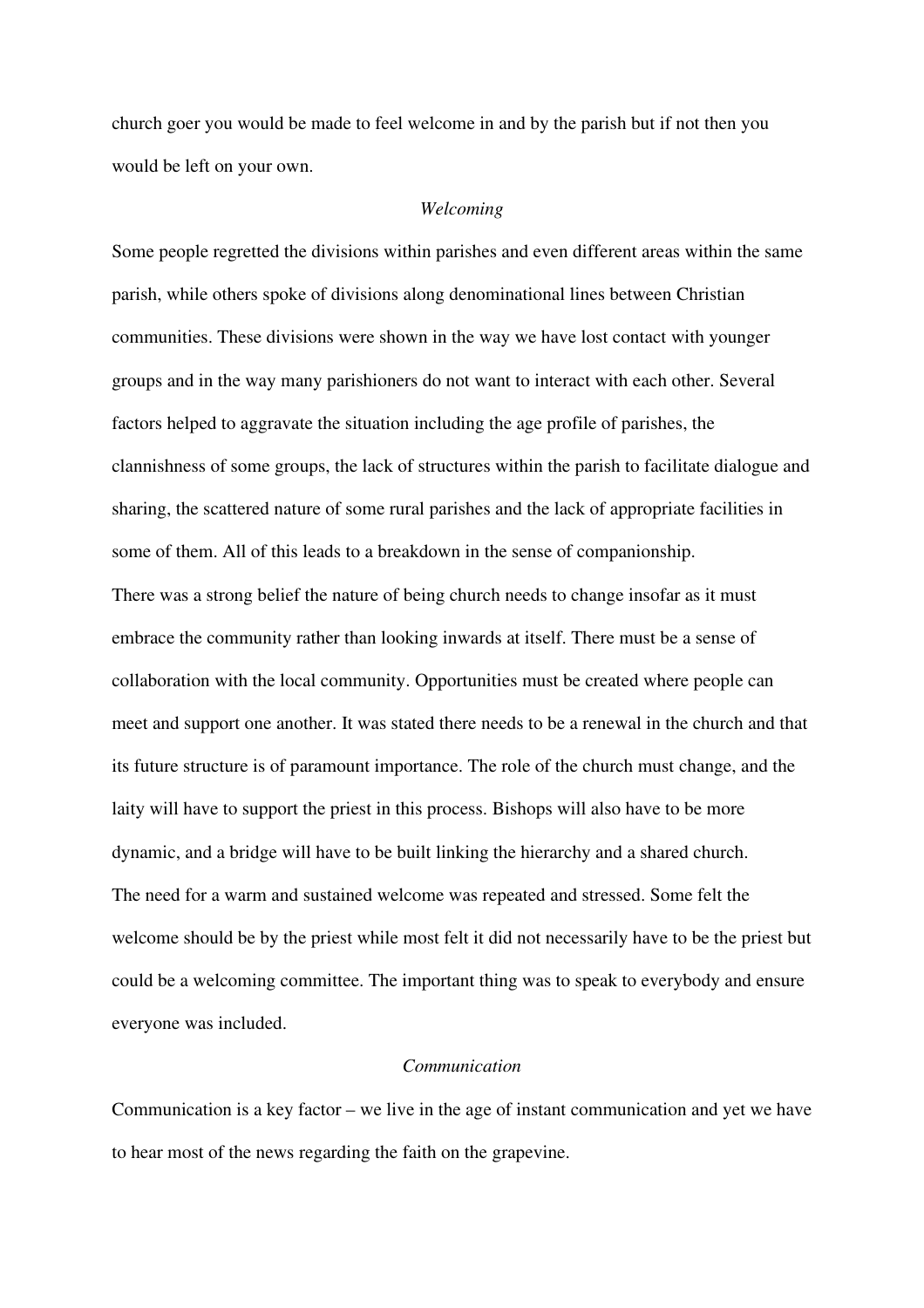Although a small minority said they were able to take part in parish decisions and put forward their points of view, the greatest reaction was that parish structures provide little or no opportunity for dialogue other than going to the priest and speaking privately. The vast majority said there were no opportunities at all. Whereas most bemoaned the lack of structures to enable a dialogue to take place, others said it would be of little use anyway as the bishop would make his own decision irrespective of what they said, so it really didn't matter what they thought. Many believed the views of ordinary people get 'edited out' at a higher level and there was a cohort of people who ensure the church remains a 'closed shop'. Others felt people wouldn't participate in such a conversation. Some people pointed to the past and said the church does not do this well – many conversations had taken place in the past and there had been no follow-up, it just faded away. It was also felt you could not depend on the structures allowing dialogue as the priest could bestow or deny the privilege as he saw fit.

## *Speaking out*

Most people wanted to see greater opportunities for dialogue. Channels or forums for dialogue had to be created and maintained. These included meetings such as those organised for the Synodality events where open discussions had taken place. They brought people together and there was a sense of belonging. These could be organised on an annual or biannual basis. Meetings could also be on a 'town hall' style where the views of people could be discussed, heard, and acted on. Meetings could be local or regional – there are good reasons for both. Everyone should be able to express their views – young, old, priests, lay people, parishioners and lapsed.

Some people favoured meeting in a more informal setting e.g. a coffee house type setting. A minority thought the face-to-face contact with the local clergy was sufficient. There was general agreement that appropriate facilities were essential to the process.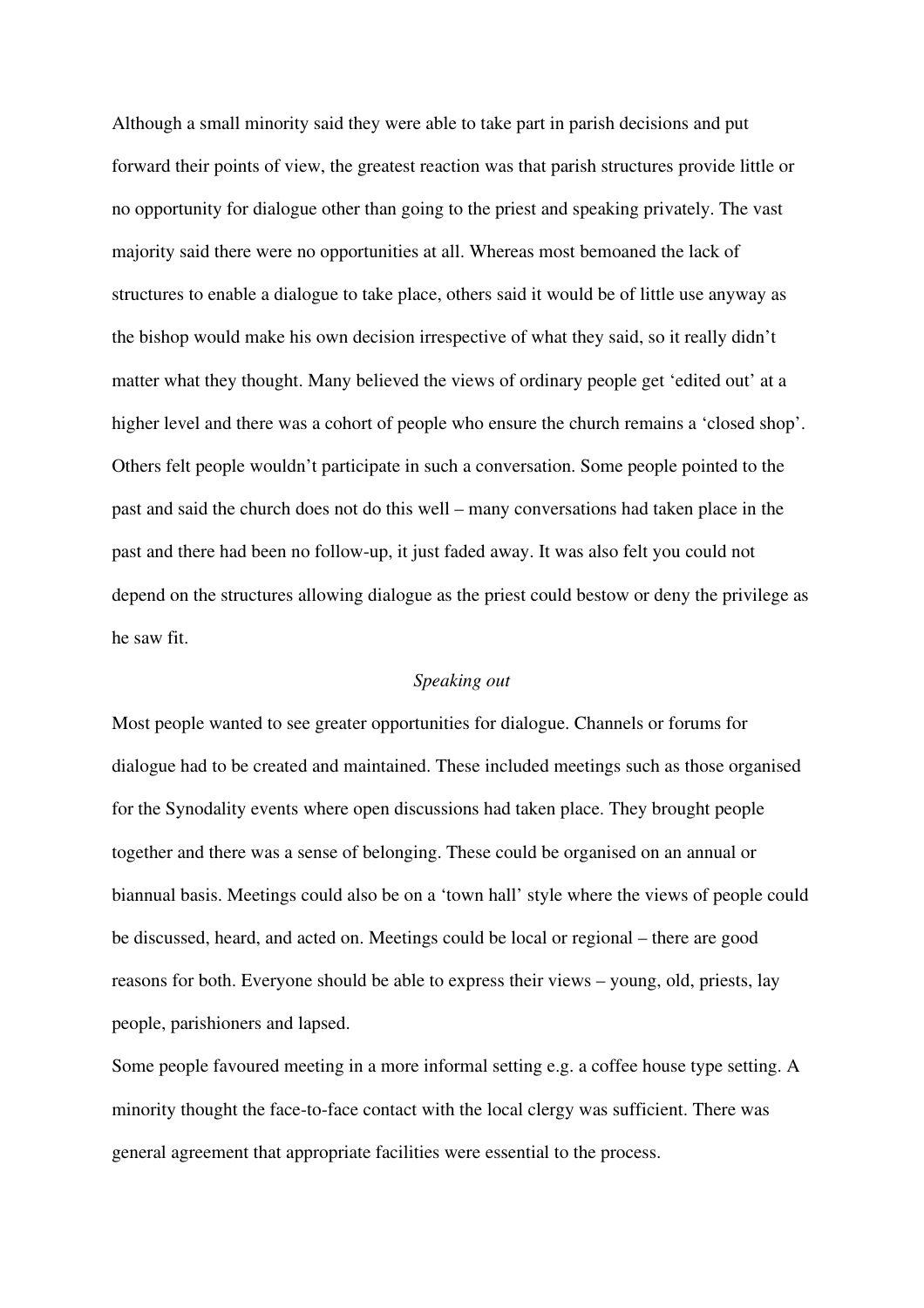The primary thing was to listen to each other – how else are we going to know what people think? To listen to the marginalised – how else are we to know why they're marginalised? To listen to those to whom we have been deaf in the past – the LGBT community, the traveller community, the physically or mentally challenged, women in general.

## *Co-Responsibility*

There was a recognition that everyone is responsible for the companionship, togetherness, and friendship within the parish; we are all one church and people must take an active role within the church if things are going to work.

It was felt by many that although more volunteers were needed, people needed to be invited to participate – they will not put themselves forward. There was also the opinion that many people do not get involved in church activities because they either feel it is not their place or they are scared about being talked about by others in the parish.

Looking to the future people spoke of the need to consider and prepare for lay people leading services including funerals and for them to be more involved in programmes to prepare children and parents for sacraments. There was also mention of the need to explore a place for the Permanent Diaconate in the diocese.

There was a call for the development of Parish Pastoral Councils in the diocese.

Whatever the practical difficulties the main fear was with the reaction of the hierarchy. Some said there was no point in having meetings as the bishops would decide what was going to happen anyway and they would 'toe the official line' from Rome. There was a feeling the people couldn't trust the hierarchy because they would protect the institution rather than listening to the people. The lack of openness and poor communications generally were cited as relevant examples where the bishops had let people down as was their inability to implement what came out of the Second Vatican Council. The lack of transparency and the failure of many priests to delegate were also cited as significant obstacles.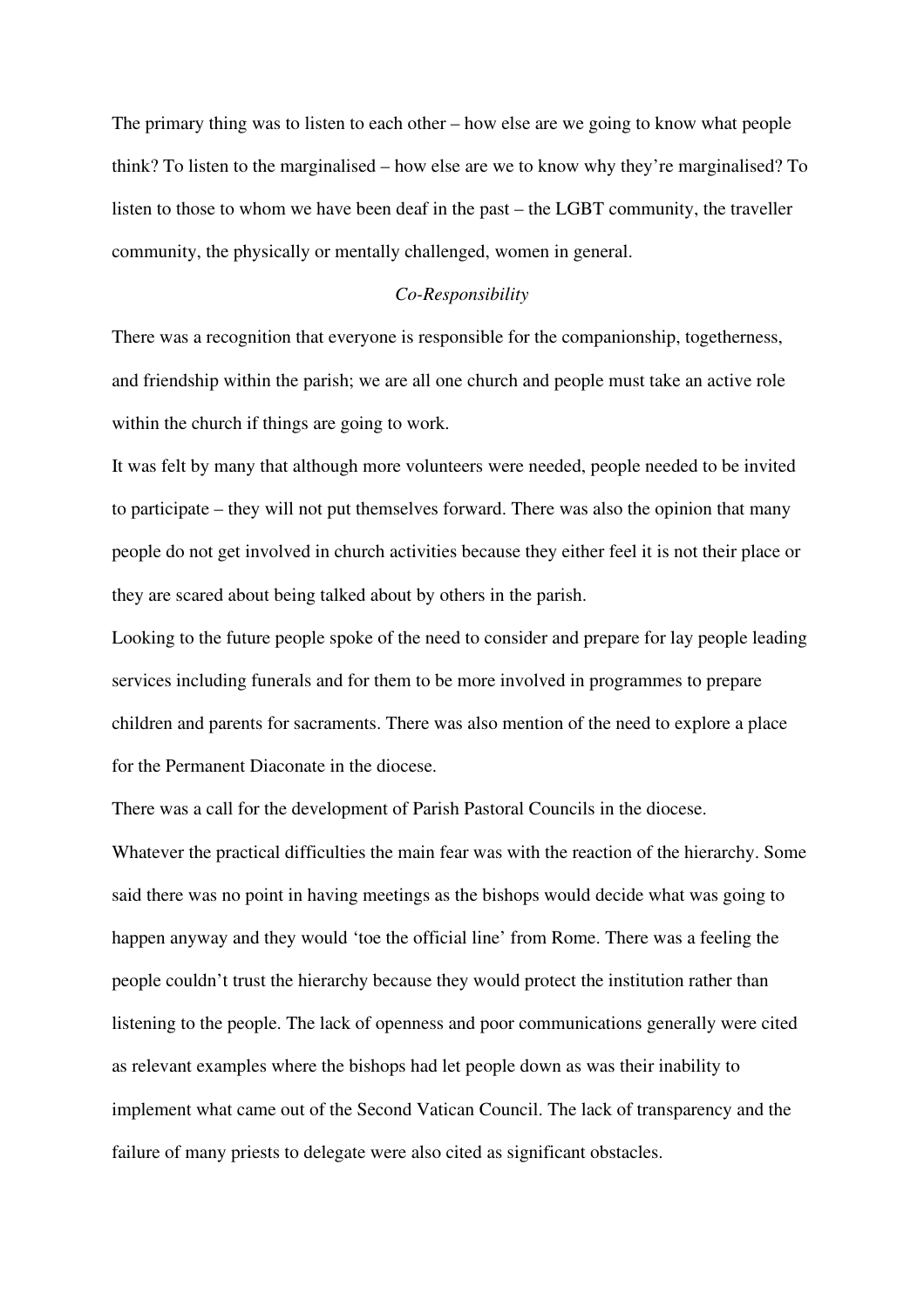### *Forming ourselves*

There was also a call for more training in the parishes. This includes the clergy who, it was said, were trained to lead and not to facilitate groups. There had to be time and space for communication on all sides – this requires a certain expertise and consultation. Some people felt there needed to be a more direct approach with designated people to identify potential volunteers or open invitations being made directly to people for new volunteers - people like to be invited. There had to be a welcome for all, but everyone had to realise they were also responsible for getting the message out to other people. We, the faithful, must focus on ourselves more than heretofore and this focus has to be intergenerational.

For the voice of the parish to be heard It was generally agreed the parishes need far more facilitation so that people can have confidence in voicing their opinions and that the process would be on-going.

Education at all levels was seen as significant for the diocese. Adult faith education and programmes in Evangelisation need to be increased – there was a hunger for this. The connection with schools was seen to be very important and this link should be defended. The priest making regular visits to the schools was considered to be very important. Faith formation programmes such as those offered during Lent should be extended. This call for increased educational activities was seen as a priority as time is running out and people will need to be better trained and educated in the faith to face the challenges of the church in the future.

# *Youth*

There was a very strong call to address our approach to young people. For many this was the place to start – there must be an outreach programme to them. Their participation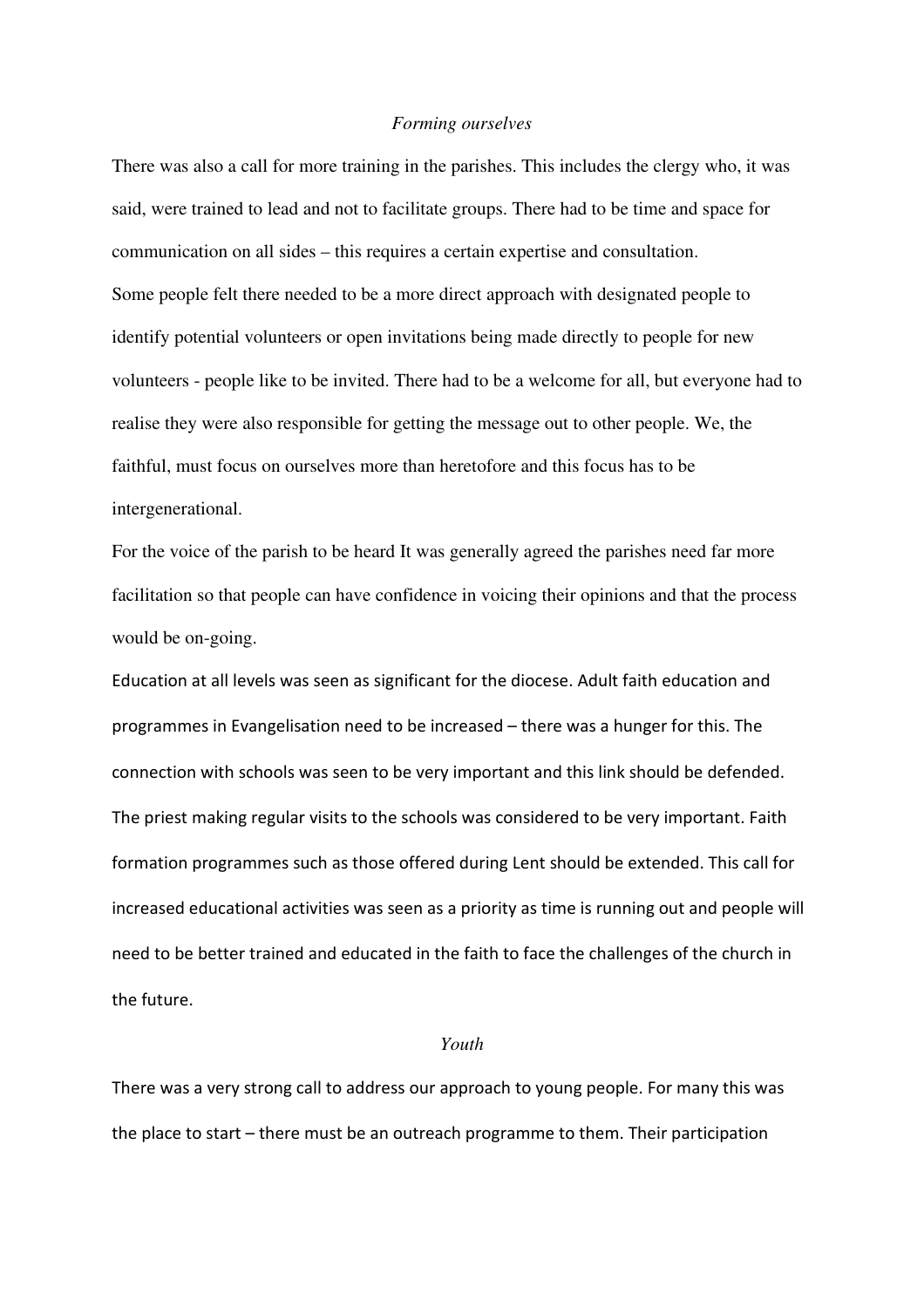should be actively sought but this can only be done by inviting them to play an active part within the community and by giving them more responsibility.

To many the church was old and staid – it was just for old people. It needed to become more energetic and above all more sincere: "the one thing the youth look for is sincerity". It needed an outreach programme to attract the youth on the street.

The fact that many young people have been away from the church for almost two years due to Covid doesn't help. However, Covid is not the only reason, many young people have not been to church since they made their Confirmation. Many teenagers are lost, and they need leadership during their rebellious years when peer pressure is so strong.

Many suggestions related to the celebration of the Mass, such as more youth Masses; more music at Mass including Gospel choirs, more involvement in the choir, making the mass shorter and more interactive, more lay involvement, the use of more understandable language, more inclusivity. There was also a call for the church to be more energetic in what it does. Young people wanted a greater sense of joy and occasion like we have at Christmas and Easter. They wanted to see a return to 'night light' services.

The younger members of the community wanted to see the establishment of youth clubs and youth councils in the parish. Others felt that initiatives like youth retreats, Youth 2000 and Net Ministries would be a way to get the young voices heard. There was a need for Youth pilgrimages, bible classes, prayer services outside of the church and outside speakers brought into schools for religion classes.

Many felt the use of social media was the way forward, while several wanted the use of surveys and questionnaires to be extended. Some wanted a place where young people could meet the priest and get answers to any questions they wanted, while others wanted more community events to be organised.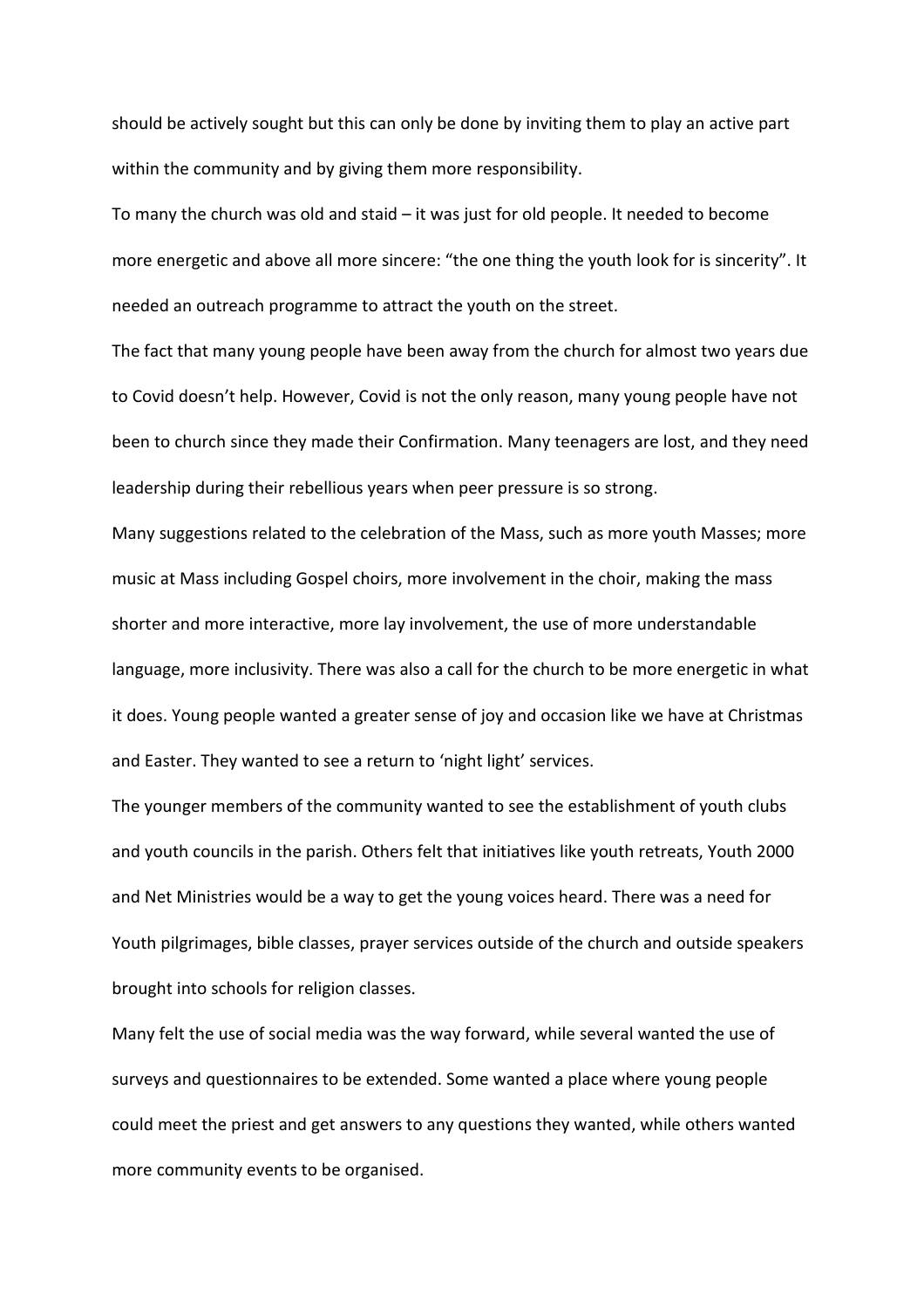The young people said their experience of sharing was limited to the 'meet and greet' with the priest after mass. The large majority said they had no opportunity to make a contribution. Others felt they had some opportunity but not as much as older people and others felt they had a far greater say when they were younger. Some of them said they didn't get involved because they felt it wasn't their place, others claimed it was because there "are too many rules".

Most felt they simply were out of the loop; they didn't know what the issues were or what decisions were being made. If the church was really interested in their views the priest and the people of the parish should engage with the youth at a different level and allow them to express their views, thoughts, and feelings. Some said their voices were heard through the confessional while others said the priests were very approachable. Several claimed they didn't go to church but felt their voices would be heard if they did. Other respondents felt the older people know the priest better and therefore they would have more say in what happens. They claimed their voices are not heard, that they are never given the opportunity to speak, that their religion was forced on them or that they were told to sit still and be quiet. Perhaps because of this many felt it was pointless to engage and have become indifferent to the process, "I don't voice my opinions", "I don't engage", "There is no point". Interestingly, a few said they were listened to more as a younger person in the Holy Communion or Confirmation classes; there at least they had the classroom as an opportunity to talk and ask questions. As they grew older these opportunities dried up leaving them with nothing.

Conclusion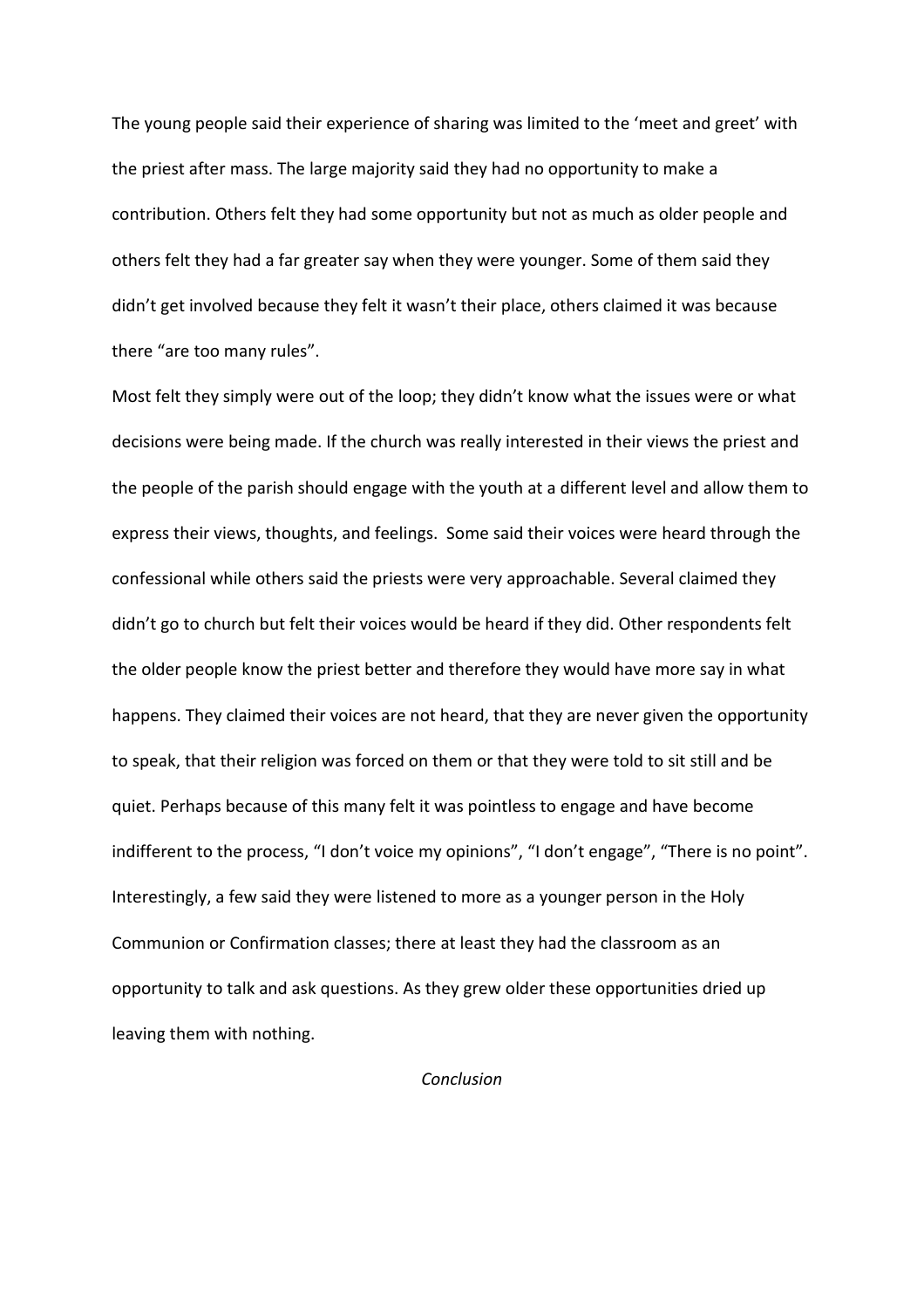In our process we heard a clear call for honesty and integrity in the listening process. We believe that the voices that we heard have been represented and this report will be given to the people.

A number of themes jump out. The most telling one is 'Welcome'. Some people stated clearly that only those who are already on the inside are made to feel welcome in our communities. New comers or people who only come infrequently are likely to be left to their own devices. It is vitally important for the diocese and every parish to investigate this and respond appropriately. There is a challenge for the faith community from recognising the fact that in Ireland many people of faith find that there are more attractive opportunities for community engagement and service in the organisation of leisure activities than in the building up of the faith community. We expect our Christian faith communities to be centres of Joy and Celebration and there is a dawning realisation that this will only grow if everyone makes their contribution. Many people in our communities feel inadequate to step forward and there is an important insight about how to invite them appropriately and encourage them in the best way.

In our diocese there is clearly a call for 'formation'. This would involve both faith development and training in the kind of facilitation skills that would help communities to become more dialogical, centres of listening and learning.

There is a recognition that the Youth are a particular case. They leave the practice of the faith in large numbers soon after they make their Confirmation. In many cases they have never been introduced to regular practice. This does not necessarily mean that they lose the faith or have no faith. However, the Church must seek ways to engage them actively and create a culture that will challenge them, listen to them and create authentic communities where they will feel welcome and supported.